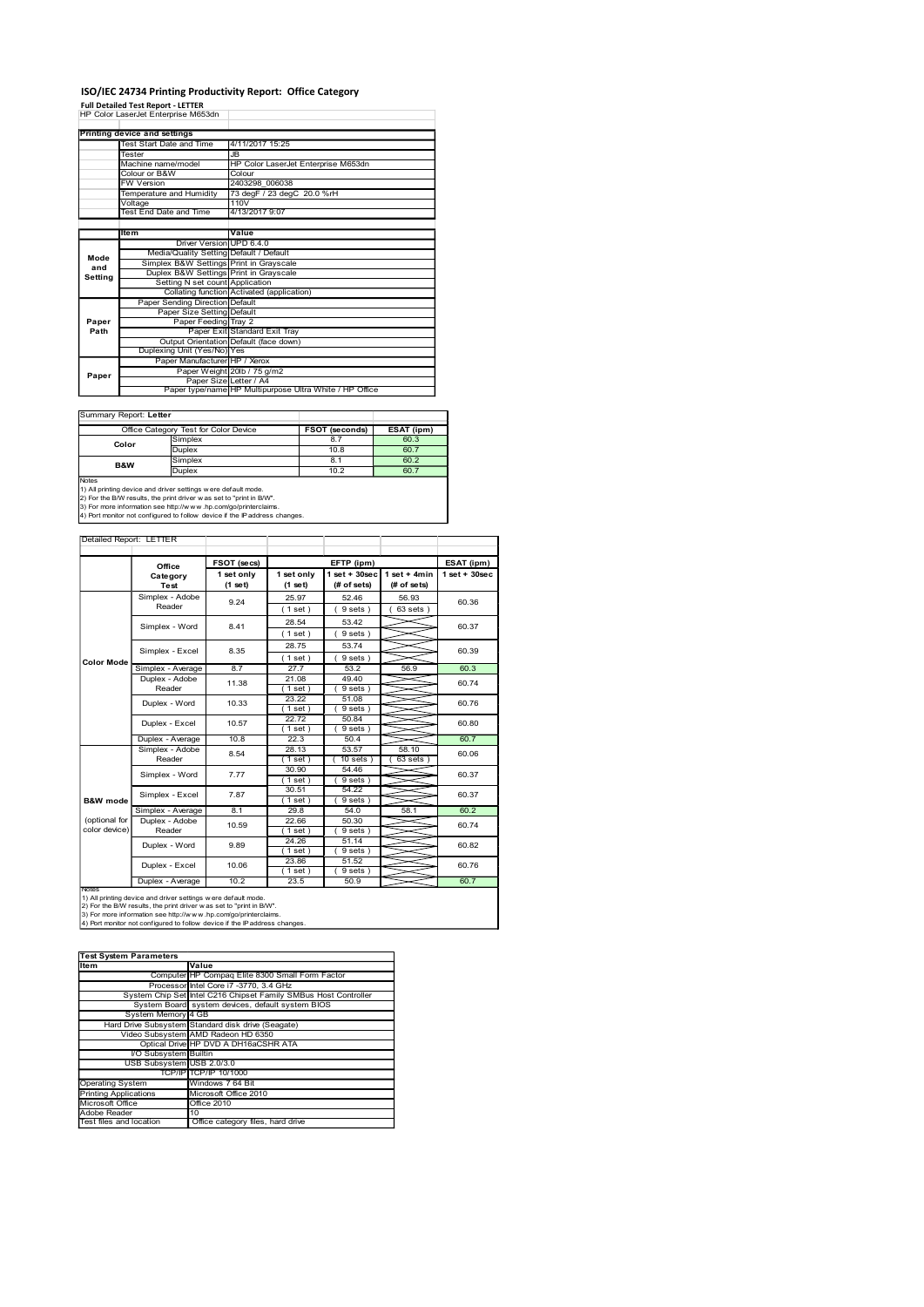### ISO/IEC 24734 Printing Productivity Report: Office Category

|                     |                                     |                                                                                                                                        |                       |                                              |                             | ISO/IEC 24734 Printing Productivity Report: Office Category |                                               |                                  |  |
|---------------------|-------------------------------------|----------------------------------------------------------------------------------------------------------------------------------------|-----------------------|----------------------------------------------|-----------------------------|-------------------------------------------------------------|-----------------------------------------------|----------------------------------|--|
|                     | Full Detailed Test Report - A4      |                                                                                                                                        |                       |                                              |                             |                                                             |                                               |                                  |  |
|                     | <b>Printing device and settings</b> | HP Color LaserJet Enterprise M653dn                                                                                                    |                       |                                              |                             |                                                             |                                               |                                  |  |
|                     | Tester                              | Test Start Date and Time                                                                                                               | JB                    | 4/11/2017 15:25                              |                             |                                                             |                                               |                                  |  |
|                     | Colour or B&W                       | Machine name/model                                                                                                                     |                       | Colour                                       |                             | HP Color LaserJet Enterprise M653dn                         |                                               |                                  |  |
|                     | <b>FW Version</b>                   | Temperature and Humidity                                                                                                               |                       | 2403298 006038<br>73 degF / 23 degC 20.0 %rH |                             |                                                             |                                               |                                  |  |
|                     | Voltage                             | <b>Test End Date and Time</b>                                                                                                          |                       | 110V<br>4/13/2017 9:07                       |                             |                                                             |                                               |                                  |  |
|                     | ltem                                |                                                                                                                                        |                       | Value                                        |                             |                                                             |                                               |                                  |  |
|                     |                                     | Media/Quality Setting Default / Default                                                                                                |                       | Driver Version UPD 6.4.0                     |                             |                                                             |                                               |                                  |  |
| Mode<br>and         |                                     | Simplex B&W Settings Print in Grayscale<br>Duplex B&W Settings Print in Grayscale                                                      |                       |                                              |                             |                                                             |                                               |                                  |  |
| Setting             |                                     | Setting N set count Application<br>Collating function Activated (application)                                                          |                       |                                              |                             |                                                             |                                               |                                  |  |
|                     |                                     | Paper Sending Direction Default<br>Paper Size Setting Default                                                                          |                       |                                              |                             |                                                             |                                               |                                  |  |
| Paper<br>Path       |                                     | Paper Feeding Tray 2                                                                                                                   |                       | Paper Exit Standard Exit Tray                |                             |                                                             |                                               |                                  |  |
|                     |                                     | Output Orientation Default (face down)<br>Duplexing Unit (Yes/No) Yes                                                                  |                       |                                              |                             |                                                             |                                               |                                  |  |
| Paper               |                                     | Paper Manufacturer HP / Xerox                                                                                                          |                       |                                              | Paper Weight 20lb / 75 g/m2 |                                                             |                                               |                                  |  |
|                     |                                     |                                                                                                                                        |                       | Paper Size Letter / A4                       |                             | Paper type/name HP Multipurpose Ultra White / HP Office     |                                               |                                  |  |
|                     |                                     |                                                                                                                                        |                       |                                              |                             |                                                             |                                               |                                  |  |
|                     | Summary Report: A4                  |                                                                                                                                        |                       |                                              |                             |                                                             |                                               |                                  |  |
|                     | Colour                              | Office Category Test for Color Device<br>Simplex                                                                                       |                       |                                              |                             | FSOT (seconds)<br>8.9                                       | ESAT (ipm)<br>57.0                            |                                  |  |
|                     | B&W                                 | Duplex<br>Simplex                                                                                                                      |                       |                                              |                             | 11.0<br>8.5                                                 | 57.5<br>56.9                                  |                                  |  |
| Notes               |                                     | Duplex<br>1) All printing device and driver settings w ere default mode.                                                               |                       |                                              |                             | 10.9                                                        | 57.5                                          |                                  |  |
|                     |                                     | 2) For the B/W results, the print driver was set to "print in B/W".<br>3) For more information see http://www.hp.com/go/printerclaims. |                       |                                              |                             |                                                             |                                               |                                  |  |
|                     |                                     | 4) Port monitor not configured to follow device if the IP address changes.                                                             |                       |                                              |                             |                                                             |                                               |                                  |  |
| Detailed Report: A4 |                                     |                                                                                                                                        |                       |                                              |                             |                                                             |                                               |                                  |  |
|                     |                                     |                                                                                                                                        | FSOT (secs)           |                                              |                             | EFTP (ipm)                                                  |                                               |                                  |  |
|                     |                                     | Office<br>Category                                                                                                                     | 1 set only<br>(1 set) |                                              | 1 set only<br>(1 set)       | (# of sets)                                                 | 1 set + 30 sec   1 set + 4 min<br>(# of sets) | ESAT (ipm)<br>$1$ set + $30$ sec |  |
|                     |                                     | Test<br>Simplex - Adobe                                                                                                                | 9.36                  |                                              | 25.63                       | 49.86                                                       | 54.06                                         |                                  |  |
|                     |                                     | Reader                                                                                                                                 |                       |                                              | (1 set)<br>28.05            | 9 sets)<br>51.04                                            | 59 sets)                                      |                                  |  |
|                     |                                     | Simplex - Word                                                                                                                         | 8.56                  |                                              | (1 set)                     | 9 sets)                                                     |                                               | 57.00                            |  |
|                     |                                     |                                                                                                                                        |                       |                                              | 27.95                       | 50.46                                                       |                                               |                                  |  |

| Summary Report: A4 |                                       |                |            |
|--------------------|---------------------------------------|----------------|------------|
|                    | Office Category Test for Color Device | FSOT (seconds) | ESAT (ipm) |
| Colour             | Simplex                               | 8.9            | 57.0       |
|                    | <b>Duplex</b>                         | 11.0           | 57.5       |
| <b>B&amp;W</b>     | Simplex                               | 8.5            | 56.9       |
|                    | <b>Duplex</b>                         | 10.9           | 57.5       |
| <b>Notes</b>       |                                       |                |            |

|                                           | voitage<br>Test End Date and Time                                                                                                                                                                                                                                                       | 11UV                                                  | 4/13/2017 9:07   |                                                         |                               |                  |
|-------------------------------------------|-----------------------------------------------------------------------------------------------------------------------------------------------------------------------------------------------------------------------------------------------------------------------------------------|-------------------------------------------------------|------------------|---------------------------------------------------------|-------------------------------|------------------|
|                                           |                                                                                                                                                                                                                                                                                         |                                                       |                  |                                                         |                               |                  |
|                                           | ltem<br><b>Driver Version</b>                                                                                                                                                                                                                                                           | Value<br><b>UPD 6.4.0</b>                             |                  |                                                         |                               |                  |
| Mode                                      | Media/Quality Setting Default / Default                                                                                                                                                                                                                                                 |                                                       |                  |                                                         |                               |                  |
| and                                       | Simplex B&W Settings Print in Grayscale<br>Duplex B&W Settings Print in Grayscale                                                                                                                                                                                                       |                                                       |                  |                                                         |                               |                  |
| Setting                                   |                                                                                                                                                                                                                                                                                         | Setting N set count Application                       |                  |                                                         |                               |                  |
|                                           | Paper Sending Direction Default                                                                                                                                                                                                                                                         | Collating function Activated (application)            |                  |                                                         |                               |                  |
|                                           | Paper Size Setting                                                                                                                                                                                                                                                                      | Default                                               |                  |                                                         |                               |                  |
| Paper<br>Path                             |                                                                                                                                                                                                                                                                                         | Paper Feeding Tray 2<br>Paper Exit Standard Exit Tray |                  |                                                         |                               |                  |
|                                           |                                                                                                                                                                                                                                                                                         | Output Orientation Default (face down)                |                  |                                                         |                               |                  |
|                                           | Duplexing Unit (Yes/No) Yes                                                                                                                                                                                                                                                             | Paper Manufacturer HP / Xerox                         |                  |                                                         |                               |                  |
| Paper                                     |                                                                                                                                                                                                                                                                                         | Paper Weight 20lb / 75 g/m2                           |                  |                                                         |                               |                  |
|                                           |                                                                                                                                                                                                                                                                                         | Paper Size Letter / A4                                |                  | Paper type/name HP Multipurpose Ultra White / HP Office |                               |                  |
|                                           |                                                                                                                                                                                                                                                                                         |                                                       |                  |                                                         |                               |                  |
|                                           |                                                                                                                                                                                                                                                                                         |                                                       |                  |                                                         |                               |                  |
| Summary Report: A4                        |                                                                                                                                                                                                                                                                                         |                                                       |                  |                                                         |                               |                  |
|                                           | Office Category Test for Color Device<br>Simplex                                                                                                                                                                                                                                        |                                                       |                  | FSOT (seconds)<br>8.9                                   | ESAT (ipm)<br>57.0            |                  |
|                                           | Colour<br>Duplex                                                                                                                                                                                                                                                                        |                                                       |                  | 11.0                                                    | 57.5                          |                  |
|                                           | Simplex<br>B&W                                                                                                                                                                                                                                                                          |                                                       |                  | 8.5                                                     | 56.9                          |                  |
| Notes                                     | Duplex                                                                                                                                                                                                                                                                                  |                                                       |                  | 10.9                                                    | 57.5                          |                  |
|                                           | 1) All printing device and driver settings w ere default mode.<br>2) For the B/W results, the print driver w as set to "print in B/W".<br>3) For more information see http://www.hp.com/go/printerclaims.<br>4) Port monitor not configured to follow device if the IP address changes. |                                                       |                  |                                                         |                               |                  |
|                                           |                                                                                                                                                                                                                                                                                         |                                                       |                  |                                                         |                               |                  |
| Detailed Report: A4                       |                                                                                                                                                                                                                                                                                         |                                                       |                  |                                                         |                               |                  |
|                                           | Office                                                                                                                                                                                                                                                                                  | FSOT (secs)                                           |                  | EFTP (ipm)                                              |                               | ESAT (ipm)       |
|                                           | Category                                                                                                                                                                                                                                                                                | 1 set only                                            | 1 set only       |                                                         | $1 set + 30 sec$ 1 set + 4min | $1 set + 30 sec$ |
|                                           | Test<br>Simplex - Adobe                                                                                                                                                                                                                                                                 | $(1$ set)                                             | (1 set)<br>25.63 | (# of sets)<br>49.86                                    | (# of sets)<br>54.06          |                  |
|                                           | Reader                                                                                                                                                                                                                                                                                  | 9.36                                                  | (1 set)          | 9 sets)                                                 | $59$ sets $)$                 | 56.99            |
|                                           | Simplex - Word                                                                                                                                                                                                                                                                          | 8.56                                                  | 28.05            | 51.04                                                   |                               | 57.00            |
|                                           |                                                                                                                                                                                                                                                                                         |                                                       | (1 set)          | 9 sets)                                                 |                               |                  |
| Colour                                    | Simplex - Excel                                                                                                                                                                                                                                                                         | 8.59                                                  | 27.95            | 50.46                                                   |                               | 57.01            |
| Mode                                      | Simplex - Average                                                                                                                                                                                                                                                                       | 8.9                                                   | (1 set)<br>27.2  | 9 sets)<br>50.4                                         | 54.0                          | 57.0             |
|                                           | Duplex - Adobe                                                                                                                                                                                                                                                                          |                                                       | 20.78            | 47.40                                                   |                               |                  |
|                                           | Reader                                                                                                                                                                                                                                                                                  | 11.54                                                 | (1 set)          | 9 sets                                                  |                               | 57.56            |
|                                           | Duplex - Word                                                                                                                                                                                                                                                                           | 10.71                                                 | 22.40            | 48.44                                                   |                               | 57.56            |
|                                           |                                                                                                                                                                                                                                                                                         |                                                       | (1 set)<br>22.50 | 9 sets)<br>48.38                                        |                               |                  |
|                                           | Duplex - Excel                                                                                                                                                                                                                                                                          | 10.66                                                 | (1 set)          | 9 sets                                                  |                               | 57.54            |
|                                           | Duplex - Average<br>Simplex - Adobe                                                                                                                                                                                                                                                     | 11.0                                                  | 21.8<br>26.80    | 48.0<br>50.76                                           | 54.24                         | 57.5             |
|                                           | Reader                                                                                                                                                                                                                                                                                  | 8.96                                                  | $(1$ set)        | (9 sets)                                                | $60$ sets)                    | 57.00            |
|                                           | Simplex - Word                                                                                                                                                                                                                                                                          | 8.22                                                  | 29.22            | 51.52                                                   |                               | 57.00            |
|                                           |                                                                                                                                                                                                                                                                                         |                                                       | (1 set)<br>29.08 | 9 sets)<br>51.47                                        |                               |                  |
| <b>B&amp;W</b> mode                       | Simplex - Excel                                                                                                                                                                                                                                                                         | 8.26                                                  | (1 set)          | (9 sets)                                                |                               | 56.99            |
| (optional for                             | Simplex - Average                                                                                                                                                                                                                                                                       | 8.5                                                   | 28.3             | 51.2<br>47.12                                           | 54.2                          | 56.9             |
| color device)                             | Duplex - Adobe<br>Reader                                                                                                                                                                                                                                                                | 11.84                                                 | 20.26<br>(1 set) | 9 sets)                                                 |                               | 57.56            |
|                                           | Duplex - Word                                                                                                                                                                                                                                                                           | 10.46                                                 | 22.96            | 49.04                                                   |                               | 57.56            |
|                                           |                                                                                                                                                                                                                                                                                         |                                                       | (1 set)<br>23.44 | (9 sets)<br>48.82                                       |                               |                  |
|                                           | Duplex - Excel                                                                                                                                                                                                                                                                          | 10.24                                                 | (1 set)          | 9 sets                                                  |                               | 57.56            |
|                                           | Duplex - Average                                                                                                                                                                                                                                                                        | 10.9                                                  | 22.2             | 48.3                                                    |                               | 57.5             |
|                                           | 1) All printing device and driver settings w ere default mode.                                                                                                                                                                                                                          |                                                       |                  |                                                         |                               |                  |
|                                           | 2) For the B/W results, the print driver w as set to "print in B/W".<br>3) For more information see http://www.hp.com/go/printerclaims.                                                                                                                                                 |                                                       |                  |                                                         |                               |                  |
|                                           | 4) Port monitor not configured to follow device if the IP address changes.                                                                                                                                                                                                              |                                                       |                  |                                                         |                               |                  |
|                                           |                                                                                                                                                                                                                                                                                         |                                                       |                  |                                                         |                               |                  |
|                                           |                                                                                                                                                                                                                                                                                         |                                                       |                  |                                                         |                               |                  |
| Item                                      | <b>Test System Parameters</b><br>Value                                                                                                                                                                                                                                                  |                                                       |                  |                                                         |                               |                  |
|                                           | Computer                                                                                                                                                                                                                                                                                | HP Compaq Elite 8300 Small Form Factor                |                  |                                                         |                               |                  |
|                                           | Processor                                                                                                                                                                                                                                                                               | Intel Core i7 -3770, 3.4 GHz                          |                  |                                                         |                               |                  |
|                                           | System Chip Set Intel C216 Chipset Family SMBus Host Controller<br>System Board                                                                                                                                                                                                         | system devices, default system BIOS                   |                  |                                                         |                               |                  |
|                                           | System Memory 4 GB                                                                                                                                                                                                                                                                      |                                                       |                  |                                                         |                               |                  |
|                                           | Hard Drive Subsystem<br>Video Subsystem AMD Radeon HD 6350                                                                                                                                                                                                                              | Standard disk drive (Seagate)                         |                  |                                                         |                               |                  |
|                                           | Optical Drive HP DVD A DH16aCSHR ATA                                                                                                                                                                                                                                                    |                                                       |                  |                                                         |                               |                  |
|                                           | I/O Subsystem Builtin                                                                                                                                                                                                                                                                   |                                                       |                  |                                                         |                               |                  |
|                                           | USB Subsystem USB 2.0/3.0                                                                                                                                                                                                                                                               | TCP/IP TCP/IP 10/1000                                 |                  |                                                         |                               |                  |
| Operating System<br>Printing Applications |                                                                                                                                                                                                                                                                                         | Windows 7 64 Bit                                      |                  |                                                         |                               |                  |
| Microsoft Office                          |                                                                                                                                                                                                                                                                                         | Microsoft Office 2010<br>Office 2010                  |                  |                                                         |                               |                  |
| Adobe Reader                              | 10                                                                                                                                                                                                                                                                                      |                                                       |                  |                                                         |                               |                  |
| Test files and location                   |                                                                                                                                                                                                                                                                                         | Office category files, hard drive                     |                  |                                                         |                               |                  |
|                                           |                                                                                                                                                                                                                                                                                         |                                                       |                  |                                                         |                               |                  |
|                                           |                                                                                                                                                                                                                                                                                         |                                                       |                  |                                                         |                               |                  |
|                                           |                                                                                                                                                                                                                                                                                         |                                                       |                  |                                                         |                               |                  |
|                                           |                                                                                                                                                                                                                                                                                         |                                                       |                  |                                                         |                               |                  |
|                                           |                                                                                                                                                                                                                                                                                         |                                                       |                  |                                                         |                               |                  |
|                                           |                                                                                                                                                                                                                                                                                         |                                                       |                  |                                                         |                               |                  |

| <b>Test System Parameters</b> |                                                                 |  |  |  |  |
|-------------------------------|-----------------------------------------------------------------|--|--|--|--|
| Item                          | Value                                                           |  |  |  |  |
|                               | Computer HP Compaq Elite 8300 Small Form Factor                 |  |  |  |  |
|                               | Processor Intel Core i7 -3770, 3.4 GHz                          |  |  |  |  |
|                               | System Chip Set Intel C216 Chipset Family SMBus Host Controller |  |  |  |  |
|                               | System Board system devices, default system BIOS                |  |  |  |  |
| System Memory 4 GB            |                                                                 |  |  |  |  |
|                               | Hard Drive Subsystem Standard disk drive (Seagate)              |  |  |  |  |
|                               | Video Subsystem AMD Radeon HD 6350                              |  |  |  |  |
|                               | Optical Drive HP DVD A DH16aCSHR ATA                            |  |  |  |  |
| <b>VO Subsystem Builtin</b>   |                                                                 |  |  |  |  |
| USB Subsystem USB 2.0/3.0     |                                                                 |  |  |  |  |
|                               | TCP/IP TCP/IP 10/1000                                           |  |  |  |  |
| <b>Operating System</b>       | Windows 7 64 Bit                                                |  |  |  |  |
| <b>Printing Applications</b>  | Microsoft Office 2010                                           |  |  |  |  |
| Microsoft Office              | Office 2010                                                     |  |  |  |  |
| Adobe Reader                  | 10                                                              |  |  |  |  |
| Test files and location       | Office category files, hard drive                               |  |  |  |  |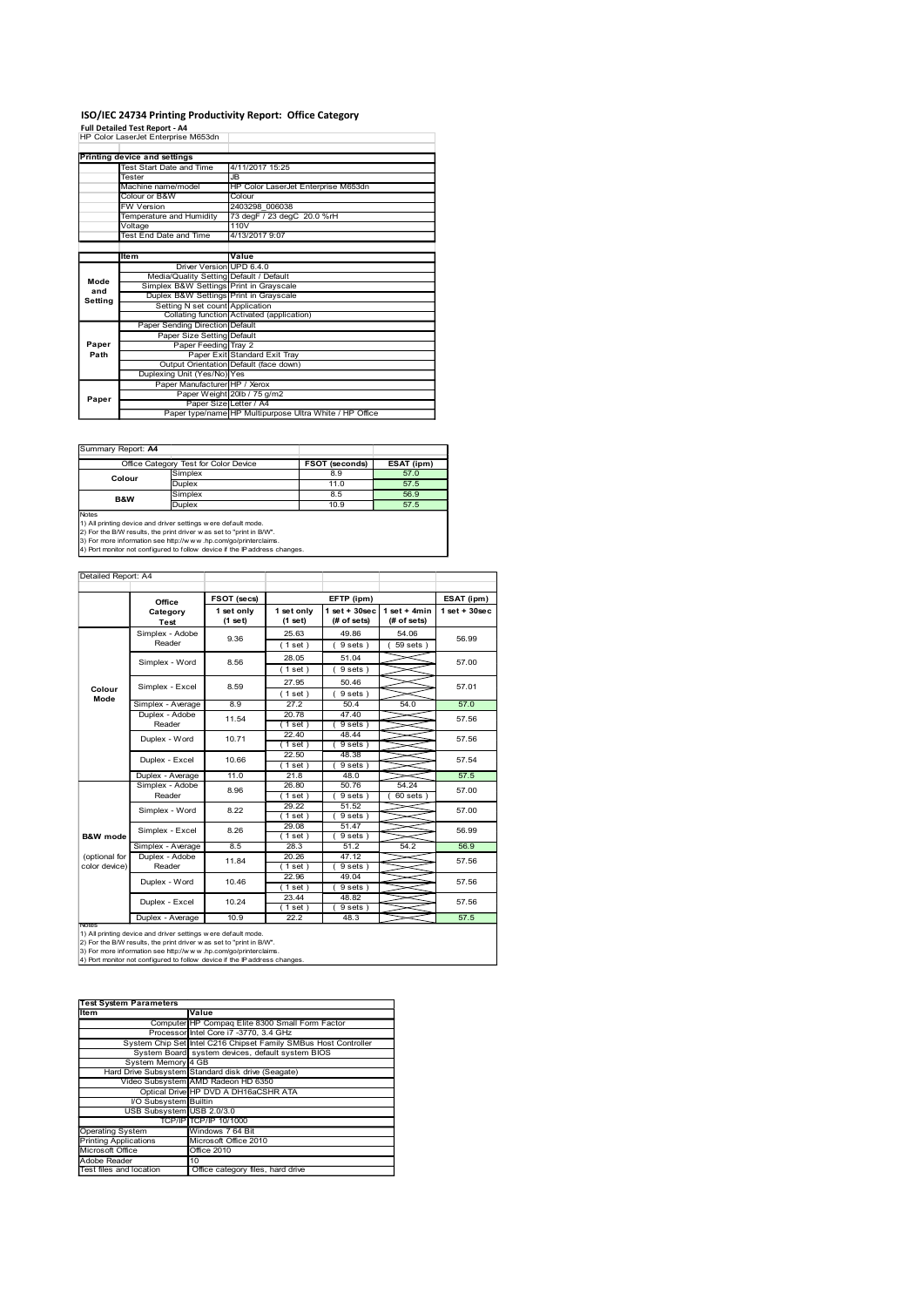# ISO/IEC 24734 Printing Productivity Report: Office Category Feature Performance Full Report - Office Feature Performance Test

| ISO/IEC 24734 Printing Productivity Report: Office Category<br>Feature Performance Full Report - Office Feature Performance Test<br>HP Color LaserJet Enterprise M653dn<br>Printing device and settings<br>Test Start Date and Time<br>4/11/2017 15:25<br>Tester<br><b>JB</b><br>HP Color LaserJet Enterprise M653dn<br>Machine name/model<br>Colour or B&W<br>Colour<br>2403298 006038<br>FW Version<br>Temperature and Humidity<br>73 degF / 23 degC 20.0 %rH<br>110V<br>Voltage<br><b>Test End Date and Time</b><br>4/13/2017 9:07<br>Value<br>Item<br>Driver Version UPD 6.4.0<br>Media/Quality Setting Default / Default<br>Mode<br>Simplex B&W Settings Print in Grayscale<br>and<br>Duplex B&W Settings Print in Grayscale<br>Setting<br>Setting N set count Application<br>Collating function Activated (application)<br>Paper Sending Direction Default<br>Paper Size Setting Default<br>Paper<br>Paper Feeding Tray 2<br>Path<br>Paper Exit Standard Exit Tray |
|--------------------------------------------------------------------------------------------------------------------------------------------------------------------------------------------------------------------------------------------------------------------------------------------------------------------------------------------------------------------------------------------------------------------------------------------------------------------------------------------------------------------------------------------------------------------------------------------------------------------------------------------------------------------------------------------------------------------------------------------------------------------------------------------------------------------------------------------------------------------------------------------------------------------------------------------------------------------------|
|                                                                                                                                                                                                                                                                                                                                                                                                                                                                                                                                                                                                                                                                                                                                                                                                                                                                                                                                                                          |
|                                                                                                                                                                                                                                                                                                                                                                                                                                                                                                                                                                                                                                                                                                                                                                                                                                                                                                                                                                          |
|                                                                                                                                                                                                                                                                                                                                                                                                                                                                                                                                                                                                                                                                                                                                                                                                                                                                                                                                                                          |
|                                                                                                                                                                                                                                                                                                                                                                                                                                                                                                                                                                                                                                                                                                                                                                                                                                                                                                                                                                          |
|                                                                                                                                                                                                                                                                                                                                                                                                                                                                                                                                                                                                                                                                                                                                                                                                                                                                                                                                                                          |
|                                                                                                                                                                                                                                                                                                                                                                                                                                                                                                                                                                                                                                                                                                                                                                                                                                                                                                                                                                          |
|                                                                                                                                                                                                                                                                                                                                                                                                                                                                                                                                                                                                                                                                                                                                                                                                                                                                                                                                                                          |
|                                                                                                                                                                                                                                                                                                                                                                                                                                                                                                                                                                                                                                                                                                                                                                                                                                                                                                                                                                          |
|                                                                                                                                                                                                                                                                                                                                                                                                                                                                                                                                                                                                                                                                                                                                                                                                                                                                                                                                                                          |
|                                                                                                                                                                                                                                                                                                                                                                                                                                                                                                                                                                                                                                                                                                                                                                                                                                                                                                                                                                          |
|                                                                                                                                                                                                                                                                                                                                                                                                                                                                                                                                                                                                                                                                                                                                                                                                                                                                                                                                                                          |
|                                                                                                                                                                                                                                                                                                                                                                                                                                                                                                                                                                                                                                                                                                                                                                                                                                                                                                                                                                          |
|                                                                                                                                                                                                                                                                                                                                                                                                                                                                                                                                                                                                                                                                                                                                                                                                                                                                                                                                                                          |
|                                                                                                                                                                                                                                                                                                                                                                                                                                                                                                                                                                                                                                                                                                                                                                                                                                                                                                                                                                          |
|                                                                                                                                                                                                                                                                                                                                                                                                                                                                                                                                                                                                                                                                                                                                                                                                                                                                                                                                                                          |
|                                                                                                                                                                                                                                                                                                                                                                                                                                                                                                                                                                                                                                                                                                                                                                                                                                                                                                                                                                          |
|                                                                                                                                                                                                                                                                                                                                                                                                                                                                                                                                                                                                                                                                                                                                                                                                                                                                                                                                                                          |
|                                                                                                                                                                                                                                                                                                                                                                                                                                                                                                                                                                                                                                                                                                                                                                                                                                                                                                                                                                          |
|                                                                                                                                                                                                                                                                                                                                                                                                                                                                                                                                                                                                                                                                                                                                                                                                                                                                                                                                                                          |
|                                                                                                                                                                                                                                                                                                                                                                                                                                                                                                                                                                                                                                                                                                                                                                                                                                                                                                                                                                          |
|                                                                                                                                                                                                                                                                                                                                                                                                                                                                                                                                                                                                                                                                                                                                                                                                                                                                                                                                                                          |
|                                                                                                                                                                                                                                                                                                                                                                                                                                                                                                                                                                                                                                                                                                                                                                                                                                                                                                                                                                          |
|                                                                                                                                                                                                                                                                                                                                                                                                                                                                                                                                                                                                                                                                                                                                                                                                                                                                                                                                                                          |
|                                                                                                                                                                                                                                                                                                                                                                                                                                                                                                                                                                                                                                                                                                                                                                                                                                                                                                                                                                          |
|                                                                                                                                                                                                                                                                                                                                                                                                                                                                                                                                                                                                                                                                                                                                                                                                                                                                                                                                                                          |
|                                                                                                                                                                                                                                                                                                                                                                                                                                                                                                                                                                                                                                                                                                                                                                                                                                                                                                                                                                          |
|                                                                                                                                                                                                                                                                                                                                                                                                                                                                                                                                                                                                                                                                                                                                                                                                                                                                                                                                                                          |
|                                                                                                                                                                                                                                                                                                                                                                                                                                                                                                                                                                                                                                                                                                                                                                                                                                                                                                                                                                          |
|                                                                                                                                                                                                                                                                                                                                                                                                                                                                                                                                                                                                                                                                                                                                                                                                                                                                                                                                                                          |
|                                                                                                                                                                                                                                                                                                                                                                                                                                                                                                                                                                                                                                                                                                                                                                                                                                                                                                                                                                          |
|                                                                                                                                                                                                                                                                                                                                                                                                                                                                                                                                                                                                                                                                                                                                                                                                                                                                                                                                                                          |
|                                                                                                                                                                                                                                                                                                                                                                                                                                                                                                                                                                                                                                                                                                                                                                                                                                                                                                                                                                          |
|                                                                                                                                                                                                                                                                                                                                                                                                                                                                                                                                                                                                                                                                                                                                                                                                                                                                                                                                                                          |
|                                                                                                                                                                                                                                                                                                                                                                                                                                                                                                                                                                                                                                                                                                                                                                                                                                                                                                                                                                          |
| Output Orientation Default (face down)<br>Duplexing Unit (Yes/No) Yes                                                                                                                                                                                                                                                                                                                                                                                                                                                                                                                                                                                                                                                                                                                                                                                                                                                                                                    |
| Paper Manufacturer HP / Xerox                                                                                                                                                                                                                                                                                                                                                                                                                                                                                                                                                                                                                                                                                                                                                                                                                                                                                                                                            |
| Paper Weight 20lb / 75 g/m2<br>Paper<br>Paper Size Letter / A4                                                                                                                                                                                                                                                                                                                                                                                                                                                                                                                                                                                                                                                                                                                                                                                                                                                                                                           |
| Paper type/name HP Multipurpose Ultra White / HP Office                                                                                                                                                                                                                                                                                                                                                                                                                                                                                                                                                                                                                                                                                                                                                                                                                                                                                                                  |
|                                                                                                                                                                                                                                                                                                                                                                                                                                                                                                                                                                                                                                                                                                                                                                                                                                                                                                                                                                          |
| ISO Print Productivity Report: Feature Performance Test Summary                                                                                                                                                                                                                                                                                                                                                                                                                                                                                                                                                                                                                                                                                                                                                                                                                                                                                                          |
| <b>Feature Performance Ratio</b>                                                                                                                                                                                                                                                                                                                                                                                                                                                                                                                                                                                                                                                                                                                                                                                                                                                                                                                                         |
| A5 and Legal<br><b>Printing Modes</b>                                                                                                                                                                                                                                                                                                                                                                                                                                                                                                                                                                                                                                                                                                                                                                                                                                                                                                                                    |

|         | <b>ISO/IEC 24734 Printing Productivity Report: Office Category</b>                                                                                                                                                                                                                 |                                                |                              |             |                |                                  |                                            |
|---------|------------------------------------------------------------------------------------------------------------------------------------------------------------------------------------------------------------------------------------------------------------------------------------|------------------------------------------------|------------------------------|-------------|----------------|----------------------------------|--------------------------------------------|
|         | Feature Performance Full Report - Office Feature Performance Test<br>HP Color LaserJet Enterprise M653dn                                                                                                                                                                           |                                                |                              |             |                |                                  |                                            |
|         |                                                                                                                                                                                                                                                                                    |                                                |                              |             |                |                                  |                                            |
|         | Printing device and settings                                                                                                                                                                                                                                                       |                                                |                              |             |                |                                  |                                            |
|         | Fest Start Date and Time<br><b>Fester</b><br>JB                                                                                                                                                                                                                                    | 4/11/2017 15:25                                |                              |             |                |                                  |                                            |
|         | Machine name/model                                                                                                                                                                                                                                                                 | HP Color LaserJet Enterprise M653dn            |                              |             |                |                                  |                                            |
|         | Colour or B&W                                                                                                                                                                                                                                                                      | Colour                                         |                              |             |                |                                  |                                            |
|         | W Version                                                                                                                                                                                                                                                                          | 2403298 006038                                 |                              |             |                |                                  |                                            |
|         | Femperature and Humidity                                                                                                                                                                                                                                                           | 73 degF / 23 degC 20.0 %rH<br>110V             |                              |             |                |                                  |                                            |
|         | Voltage<br>Test End Date and Time                                                                                                                                                                                                                                                  | 4/13/2017 9:07                                 |                              |             |                |                                  |                                            |
|         |                                                                                                                                                                                                                                                                                    |                                                |                              |             |                |                                  |                                            |
|         | Item                                                                                                                                                                                                                                                                               | Value                                          |                              |             |                |                                  |                                            |
|         | <b>Driver Version</b>                                                                                                                                                                                                                                                              | <b>UPD 6.4.0</b>                               |                              |             |                |                                  |                                            |
| Mode    | Media/Quality Setting<br>Simplex B&W Settings                                                                                                                                                                                                                                      | Default / Default<br><b>Print in Grayscale</b> |                              |             |                |                                  |                                            |
| and     | Duplex B&W Settings                                                                                                                                                                                                                                                                | Print in Grayscale                             |                              |             |                |                                  |                                            |
| Setting | Setting N set count                                                                                                                                                                                                                                                                | Application                                    |                              |             |                |                                  |                                            |
|         | Collating function Activated (application)                                                                                                                                                                                                                                         |                                                |                              |             |                |                                  |                                            |
|         | <b>Paper Sending Direction</b>                                                                                                                                                                                                                                                     | Default<br>Default                             |                              |             |                |                                  |                                            |
| Paper   | Paper Size Setting<br>Paper Feeding Tray 2                                                                                                                                                                                                                                         |                                                |                              |             |                |                                  |                                            |
| Path    | Paper Exit                                                                                                                                                                                                                                                                         | Standard Exit Tray                             |                              |             |                |                                  |                                            |
|         | Output Orientation Default (face down)                                                                                                                                                                                                                                             |                                                |                              |             |                |                                  |                                            |
|         | Duplexing Unit (Yes/No) Yes                                                                                                                                                                                                                                                        |                                                |                              |             |                |                                  |                                            |
|         | Paper Manufacturer HP / Xerox<br>Paper Weight                                                                                                                                                                                                                                      | 20lb / 75 g/m2                                 |                              |             |                |                                  |                                            |
| Paper   | Paper Size Letter / A4                                                                                                                                                                                                                                                             |                                                |                              |             |                |                                  |                                            |
|         | Paper type/name HP Multipurpose Ultra White / HP Office                                                                                                                                                                                                                            |                                                |                              |             |                |                                  |                                            |
|         | ISO Print Productivity Report: Feature Performance Test Summary                                                                                                                                                                                                                    |                                                |                              |             |                | <b>Feature Performance Ratio</b> |                                            |
|         | <b>Printing Modes</b>                                                                                                                                                                                                                                                              |                                                |                              |             |                | A5 and Legal                     |                                            |
|         | (Feature Adobe Reader - Office test file)                                                                                                                                                                                                                                          |                                                |                              |             | FSOT (base)    | <b>ESAT</b> (feature)            |                                            |
|         |                                                                                                                                                                                                                                                                                    |                                                |                              |             | FSOT (feature) | ESAT (base)                      |                                            |
|         | A5 Landscape Feed - Colour<br>Simplex                                                                                                                                                                                                                                              |                                                |                              |             | 117%           | 133%                             |                                            |
|         | A5 Portrait Feed - Colour<br>Simplex                                                                                                                                                                                                                                               |                                                |                              |             | 79%            | 8%                               |                                            |
|         | Legal - Colour<br>Simplex                                                                                                                                                                                                                                                          |                                                |                              |             |                |                                  |                                            |
|         | Legal - Colour<br>Duplex                                                                                                                                                                                                                                                           |                                                |                              |             |                |                                  |                                            |
|         | A5 Landscape Feed - B/W<br>Simplex                                                                                                                                                                                                                                                 |                                                |                              |             | 116%           | 131%                             |                                            |
|         | A5 Portrait Feed - B/W                                                                                                                                                                                                                                                             |                                                |                              | Simplex     | 49%            | 8%                               |                                            |
|         | Legal - B/W<br>Simplex                                                                                                                                                                                                                                                             |                                                |                              |             |                |                                  |                                            |
|         | Legal - B/W                                                                                                                                                                                                                                                                        |                                                |                              | Duplex      |                |                                  |                                            |
| Notes   | 1) All printing device and driver settings w ere default mode.<br>2) Test conducted with 8-paper Office Feature Performance file.<br>3) For more information see http://www.hp.com/go/printerclaims.<br>4) Port monitor not configured to follow device if the IP address changes. |                                                |                              |             |                |                                  |                                            |
|         | Feature Performance Full Report - Feature Printing Mode: 'Office' Feature Performance Test                                                                                                                                                                                         |                                                |                              |             |                |                                  |                                            |
|         | <b>Printing Modes</b><br>Feature Adobe Reader - Office                                                                                                                                                                                                                             |                                                | <b>Base Printing</b><br>Mode |             |                |                                  | <b>Feature Performance</b>                 |
|         | test file (8-page)                                                                                                                                                                                                                                                                 |                                                |                              |             |                |                                  | A5 and Legal<br>FSOT (base) ESAT (feature) |
|         |                                                                                                                                                                                                                                                                                    |                                                | <b>FSOT</b>                  | <b>ESAT</b> | 1 set          | $1$ set + 30 sec                 |                                            |

|            | r apertype/ilanie in multipulpose onla writte / Tir Ollice                                                                                                                                                                                                                                                                                                                       |                                           |                                                  |                     |                      |                                                  |                                         |                               |
|------------|----------------------------------------------------------------------------------------------------------------------------------------------------------------------------------------------------------------------------------------------------------------------------------------------------------------------------------------------------------------------------------|-------------------------------------------|--------------------------------------------------|---------------------|----------------------|--------------------------------------------------|-----------------------------------------|-------------------------------|
|            |                                                                                                                                                                                                                                                                                                                                                                                  |                                           |                                                  |                     |                      |                                                  |                                         |                               |
|            | ISO Print Productivity Report: Feature Performance Test Summary                                                                                                                                                                                                                                                                                                                  |                                           |                                                  |                     |                      |                                                  |                                         |                               |
|            |                                                                                                                                                                                                                                                                                                                                                                                  | <b>Printing Modes</b>                     |                                                  |                     |                      | <b>Feature Performance Ratio</b><br>A5 and Legal |                                         |                               |
|            | (Feature Adobe Reader - Office test file)                                                                                                                                                                                                                                                                                                                                        | <b>ESAT</b> (feature)<br>ESAT (base)      |                                                  |                     |                      |                                                  |                                         |                               |
|            | A5 Landscape Feed - Colour                                                                                                                                                                                                                                                                                                                                                       | 117%                                      | 133%                                             |                     |                      |                                                  |                                         |                               |
|            | A5 Portrait Feed - Colour                                                                                                                                                                                                                                                                                                                                                        |                                           |                                                  | Simplex             | 79%                  | 8%                                               |                                         |                               |
|            | Legal - Colour                                                                                                                                                                                                                                                                                                                                                                   |                                           |                                                  | Simplex             |                      |                                                  |                                         |                               |
|            | Legal - Colour                                                                                                                                                                                                                                                                                                                                                                   |                                           |                                                  | Duplex              |                      |                                                  |                                         |                               |
|            | A5 Landscape Feed - B/W                                                                                                                                                                                                                                                                                                                                                          |                                           |                                                  | Simplex             | 116%                 | 131%                                             |                                         |                               |
|            | A5 Portrait Feed - B/W                                                                                                                                                                                                                                                                                                                                                           |                                           |                                                  | Simplex             | 49%                  | 8%                                               |                                         |                               |
|            | Legal - B/W<br>Legal - B/W                                                                                                                                                                                                                                                                                                                                                       |                                           |                                                  | Simplex<br>Duplex   |                      |                                                  |                                         |                               |
| Notes      | 1) All printing device and driver settings w ere default mode.<br>2) Test conducted with 8-paper Office Feature Performance file.<br>3) For more information see http://www.hp.com/go/printerclaims.<br>4) Port monitor not configured to follow device if the IP address changes.<br>Feature Performance Full Report - Feature Printing Mode: 'Office' Feature Performance Test |                                           |                                                  |                     |                      |                                                  |                                         |                               |
|            | <b>Printing Modes</b>                                                                                                                                                                                                                                                                                                                                                            |                                           | <b>Base Printing</b>                             |                     |                      | <b>Feature Performance</b>                       |                                         |                               |
|            | Feature Adobe Reader - Office<br>test file (8-page)                                                                                                                                                                                                                                                                                                                              |                                           | Mode                                             |                     |                      | A5 and Legal                                     |                                         |                               |
|            |                                                                                                                                                                                                                                                                                                                                                                                  |                                           | <b>FSOT</b><br><b>Base</b>                       | <b>ESAT</b><br>Base | 1 set<br>FSOT (secs) | $1 set + 30 sec$<br>ESAT (ipm)                   | FSOT (base)<br><b>FSOT</b><br>(feature) | ESAT (feature)<br>ESAT (base) |
|            | Simplex A5 Landscape Feed - Colour                                                                                                                                                                                                                                                                                                                                               |                                           | 14.27                                            | 56.99               | 12.25                | 76.2                                             | 117%                                    | 133%                          |
|            | Simplex A5 Portrait Feed - Colour                                                                                                                                                                                                                                                                                                                                                |                                           | 14.27                                            | 56.99               | 18.12                | 5.0                                              | 79%                                     | 8%                            |
|            | Legal Simplex - Colour                                                                                                                                                                                                                                                                                                                                                           |                                           |                                                  | 56.99               |                      |                                                  |                                         |                               |
|            | Legal Duplex - Colour                                                                                                                                                                                                                                                                                                                                                            |                                           | 14.27                                            | 56.99               |                      |                                                  |                                         |                               |
|            | Simplex A5 Landscape Feed - B/W                                                                                                                                                                                                                                                                                                                                                  |                                           | 13.44                                            | 56.99               | 11.66                | 74.9                                             | 116%                                    | 131%                          |
|            | Simplex A5 Portrait Feed - B/W                                                                                                                                                                                                                                                                                                                                                   |                                           | 13.44                                            | 56.99               | 27.66                | 4.7                                              | 49%                                     | 8%                            |
|            | Legal Simplex - B/W                                                                                                                                                                                                                                                                                                                                                              |                                           | 13.44                                            | 56.99               |                      |                                                  |                                         |                               |
| Notes      | Legal Duplex - B/W                                                                                                                                                                                                                                                                                                                                                               |                                           | 13.44                                            | 56.99               |                      |                                                  |                                         |                               |
|            | 1) All printing device and driver settings w ere default mode.<br>2) Test conducted with 8-paper Office Feature Performance file<br>3) For more information see http://www.hp.com/go/printerclaims.<br>4) Port monitor not configured to follow device if the IP address changes.                                                                                                |                                           |                                                  |                     |                      |                                                  |                                         |                               |
|            | <b>Test System Parameters</b><br>Item                                                                                                                                                                                                                                                                                                                                            | Value                                     |                                                  |                     |                      |                                                  |                                         |                               |
|            |                                                                                                                                                                                                                                                                                                                                                                                  |                                           | Computer HP Compaq Elite 8300 Small Form Factor  |                     |                      |                                                  |                                         |                               |
|            | System Chip Set Intel C216 Chipset Family SMBus Host Controller                                                                                                                                                                                                                                                                                                                  |                                           | Processor Intel Core i7 -3770, 3.4 GHz           |                     |                      |                                                  |                                         |                               |
| Test       | System Memory 4 GB                                                                                                                                                                                                                                                                                                                                                               |                                           | System Board system devices, default system BIOS |                     |                      |                                                  |                                         |                               |
| System     | Hard Drive Subsystem Standard disk drive (Seagate)                                                                                                                                                                                                                                                                                                                               |                                           |                                                  |                     |                      |                                                  |                                         |                               |
|            | Video Subsystem AMD Radeon HD 6350<br>Optical Drive HP DVD A DH16aCSHR ATA                                                                                                                                                                                                                                                                                                       |                                           |                                                  |                     |                      |                                                  |                                         |                               |
|            | I/O Subsystem Builtin<br>USB Subsystem USB 2.0/3.0                                                                                                                                                                                                                                                                                                                               |                                           |                                                  |                     |                      |                                                  |                                         |                               |
| <b>I</b> o | Operating System                                                                                                                                                                                                                                                                                                                                                                 | TCP/IP TCP/IP 10/1000<br>Windows 7 64 Bit |                                                  |                     |                      |                                                  |                                         |                               |
|            | <b>Printing Applications</b>                                                                                                                                                                                                                                                                                                                                                     |                                           | Microsoft Office 2010                            |                     |                      |                                                  |                                         |                               |
|            | Software Microsoft Office<br>Adobe Reader                                                                                                                                                                                                                                                                                                                                        | Office 2010<br>10                         |                                                  |                     |                      |                                                  |                                         |                               |
|            | Test files and location                                                                                                                                                                                                                                                                                                                                                          |                                           | Office category files, hard drive                |                     |                      |                                                  |                                         |                               |
|            |                                                                                                                                                                                                                                                                                                                                                                                  |                                           |                                                  |                     |                      |                                                  |                                         |                               |
|            |                                                                                                                                                                                                                                                                                                                                                                                  |                                           |                                                  |                     |                      |                                                  |                                         |                               |
|            |                                                                                                                                                                                                                                                                                                                                                                                  |                                           |                                                  |                     |                      |                                                  |                                         |                               |
|            |                                                                                                                                                                                                                                                                                                                                                                                  |                                           |                                                  |                     |                      |                                                  |                                         |                               |
|            |                                                                                                                                                                                                                                                                                                                                                                                  |                                           |                                                  |                     |                      |                                                  |                                         |                               |
|            |                                                                                                                                                                                                                                                                                                                                                                                  |                                           |                                                  |                     |                      |                                                  |                                         |                               |

|                | <b>Test System Parameters</b> |                                                                 |  |  |  |
|----------------|-------------------------------|-----------------------------------------------------------------|--|--|--|
|                | Item                          | Value                                                           |  |  |  |
|                |                               | Computer HP Compaq Elite 8300 Small Form Factor                 |  |  |  |
|                |                               | Processor Intel Core i7 -3770, 3.4 GHz                          |  |  |  |
|                |                               | System Chip Set Intel C216 Chipset Family SMBus Host Controller |  |  |  |
|                |                               | System Board system devices, default system BIOS                |  |  |  |
| Test           | System Memory 4 GB            |                                                                 |  |  |  |
| System         |                               | Hard Drive Subsystem Standard disk drive (Seagate)              |  |  |  |
|                |                               | Video Subsystem AMD Radeon HD 6350                              |  |  |  |
|                |                               | Optical Drive HP DVD A DH16aCSHR ATA                            |  |  |  |
|                | I/O Subsystem Builtin         |                                                                 |  |  |  |
|                | USB Subsystem USB 2.0/3.0     |                                                                 |  |  |  |
| $\overline{U}$ |                               | TCP/IPITCP/IP 10/1000                                           |  |  |  |
|                | <b>Operating System</b>       | Windows 7 64 Bit                                                |  |  |  |
|                | <b>Printing Applications</b>  | Microsoft Office 2010                                           |  |  |  |
|                | Software Microsoft Office     | Office 2010                                                     |  |  |  |
|                | Adobe Reader                  | 10                                                              |  |  |  |
|                | Test files and location       | Office category files, hard drive                               |  |  |  |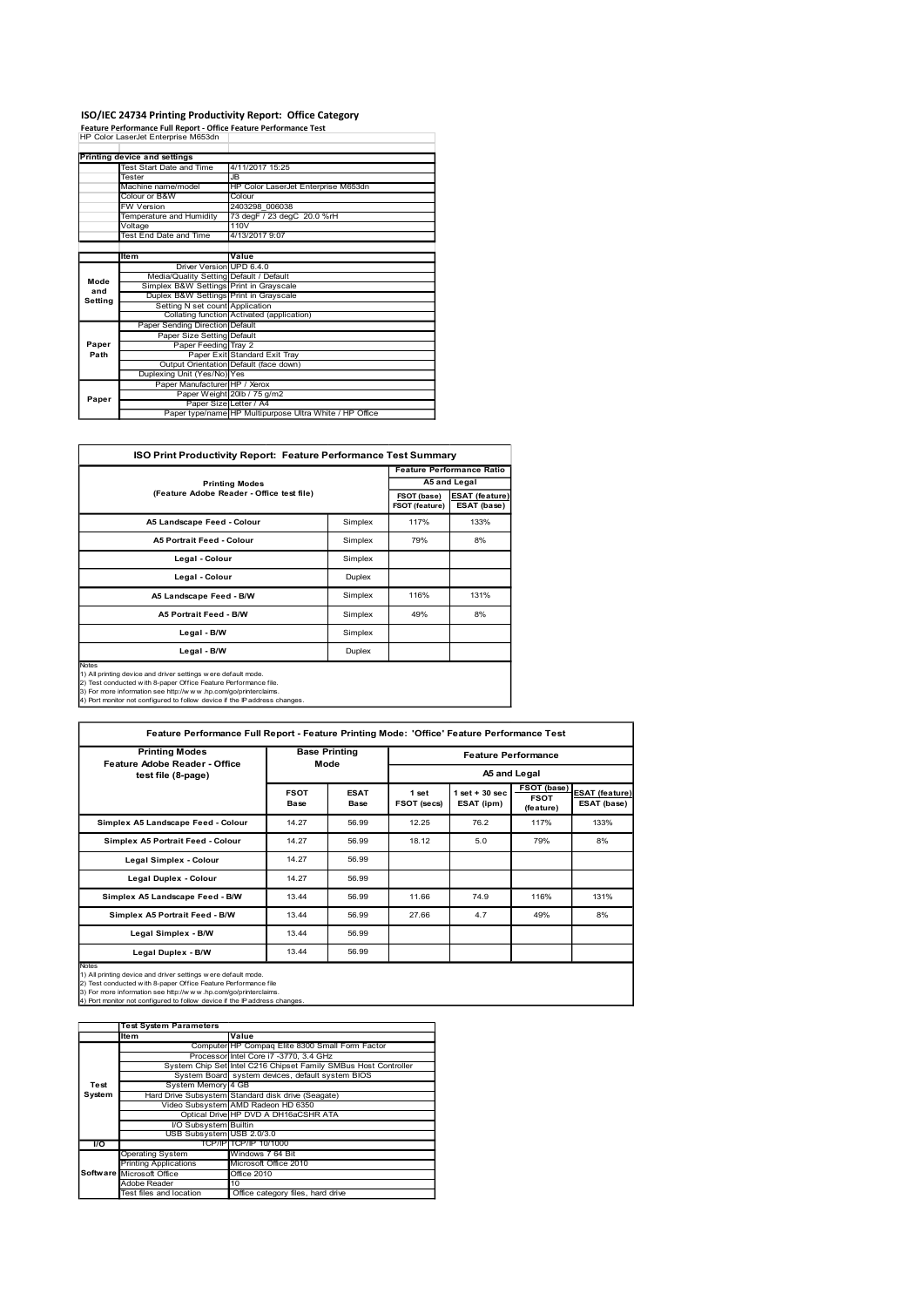#### ISO/IEC 17629 First Print Out Time Report: Office Category

|                                                                                                                                             |                             |                                                          |                             | ISO/IEC 17629 First Print Out Time Report: Office Category |                    |                              |                       |                   |  |  |  |  |
|---------------------------------------------------------------------------------------------------------------------------------------------|-----------------------------|----------------------------------------------------------|-----------------------------|------------------------------------------------------------|--------------------|------------------------------|-----------------------|-------------------|--|--|--|--|
| <b>Full Detailed Test Report - LETTER</b><br>HP Color LaserJet Enterprise M653dh                                                            |                             |                                                          |                             |                                                            |                    |                              |                       |                   |  |  |  |  |
|                                                                                                                                             |                             | Printing device and settings                             |                             |                                                            |                    |                              |                       |                   |  |  |  |  |
|                                                                                                                                             |                             | Test Start Date and Time                                 | 3/3/2017 14:25              |                                                            |                    |                              |                       |                   |  |  |  |  |
|                                                                                                                                             | Tester                      | Machine name/model                                       | JB                          | HP Color LaserJet Enterprise M653dh                        |                    |                              |                       |                   |  |  |  |  |
|                                                                                                                                             | Colour or B&W<br>FW Version |                                                          | Colour                      | 2403298_006038                                             |                    |                              |                       |                   |  |  |  |  |
|                                                                                                                                             | Controller                  | Configuration (options)                                  | Default<br>7.143            |                                                            |                    |                              |                       |                   |  |  |  |  |
|                                                                                                                                             |                             | Printing device page count                               | Not Specified               |                                                            |                    |                              |                       |                   |  |  |  |  |
|                                                                                                                                             |                             | Printing supplies page count<br>Temperature and Humidity | Not Specified<br>110V       | 75 degF / 24 degC 25.0 %rH                                 |                    |                              |                       |                   |  |  |  |  |
|                                                                                                                                             | Voltage                     | Test End Date and Time                                   | 8/10/2017 7:52              |                                                            |                    |                              |                       |                   |  |  |  |  |
|                                                                                                                                             | Item                        |                                                          | Value                       |                                                            |                    |                              |                       |                   |  |  |  |  |
| Mode                                                                                                                                        |                             | PDL and driver version<br>Print Quality mode             | <b>UPD 6.4.0</b><br>default |                                                            |                    |                              |                       |                   |  |  |  |  |
| and<br>Setting                                                                                                                              | <b>B&amp;W</b> settings     | Paper feed orientation                                   | default<br>Short Edge       |                                                            |                    |                              |                       |                   |  |  |  |  |
| Paper                                                                                                                                       | Paper feeding               | Paper type setting                                       | default                     | Standard cassette                                          |                    |                              |                       |                   |  |  |  |  |
|                                                                                                                                             | Paper exit                  |                                                          |                             | Standard exit tray                                         |                    |                              |                       |                   |  |  |  |  |
| Paper Path Output orientation                                                                                                               |                             |                                                          |                             | default (face up or face down)                             |                    |                              |                       |                   |  |  |  |  |
|                                                                                                                                             |                             |                                                          |                             |                                                            |                    |                              |                       |                   |  |  |  |  |
|                                                                                                                                             |                             |                                                          |                             | ISO First Page Out Time Summary Report: Office Category    |                    |                              |                       |                   |  |  |  |  |
| Summary Report: Letter                                                                                                                      |                             |                                                          |                             | <b>FPOT from Ready (seconds)</b>                           |                    |                              |                       |                   |  |  |  |  |
| Color                                                                                                                                       |                             | Simplex                                                  |                             | 5.49                                                       |                    |                              |                       |                   |  |  |  |  |
|                                                                                                                                             | Duplex<br>Simplex           |                                                          |                             | 4.91                                                       |                    |                              |                       |                   |  |  |  |  |
| B&W<br>Notes                                                                                                                                |                             | Duplex                                                   |                             |                                                            |                    |                              |                       |                   |  |  |  |  |
|                                                                                                                                             |                             |                                                          |                             |                                                            |                    |                              |                       |                   |  |  |  |  |
| 1) All printing device and driver settings were default mode.                                                                               |                             |                                                          |                             |                                                            |                    |                              |                       |                   |  |  |  |  |
| 2) For the B/W results, the print driver was set to "print in B/W".<br>3) For more information see http://www.hp.com/go/printerclaims.      |                             |                                                          |                             |                                                            |                    |                              |                       |                   |  |  |  |  |
| 4) Port monitor not configured to follow device if the IP address changes.<br>5) Page counts w ere collected after completion of the tests. |                             |                                                          |                             |                                                            |                    |                              |                       |                   |  |  |  |  |
|                                                                                                                                             |                             |                                                          |                             |                                                            |                    |                              |                       |                   |  |  |  |  |
| <b>Detailed Report: LETTER</b>                                                                                                              |                             |                                                          |                             | ISO First Page Out Time Report: Office Category            |                    |                              |                       |                   |  |  |  |  |
|                                                                                                                                             |                             |                                                          |                             | Word<br>(seconds)                                          | Excel<br>(seconds) | Adobe<br>Reader<br>(seconds) | Average<br>(se conds) | <b>Delay Time</b> |  |  |  |  |
|                                                                                                                                             |                             | FPOT from Ready - Simplex                                |                             | 5.18                                                       | 5.30               | 5.98                         | 5.49                  | 20 Seconds        |  |  |  |  |

# ISO First Page Out Time Summary Report: Office Category

| Summary Report: Letter |               |                           |
|------------------------|---------------|---------------------------|
|                        |               | FPOT from Ready (seconds) |
| Color                  | Simplex       | 5.49                      |
|                        | <b>Duplex</b> |                           |
| B&W                    | Simplex       | 4.91                      |
|                        | <b>Duplex</b> |                           |
| Motor                  |               |                           |

|                                                  | W Version                                                                                                                                            |                           | 2403298_006038                                       |                                                       |                            |                            |                   |                   |
|--------------------------------------------------|------------------------------------------------------------------------------------------------------------------------------------------------------|---------------------------|------------------------------------------------------|-------------------------------------------------------|----------------------------|----------------------------|-------------------|-------------------|
|                                                  | Configuration (options)<br>Controller                                                                                                                | Default<br>.143           |                                                      |                                                       |                            |                            |                   |                   |
|                                                  | Printing device page count                                                                                                                           | Not Specified             |                                                      |                                                       |                            |                            |                   |                   |
|                                                  | Printing supplies page count<br>Temperature and Humidity                                                                                             | Not Specified             | 75 degF / 24 degC 25.0 %rH                           |                                                       |                            |                            |                   |                   |
|                                                  | Voltage<br>Test End Date and Time                                                                                                                    | 110V<br>8/10/2017 7:52    |                                                      |                                                       |                            |                            |                   |                   |
|                                                  | Item                                                                                                                                                 | Value                     |                                                      |                                                       |                            |                            |                   |                   |
| Mode                                             | PDL and driver version                                                                                                                               | <b>UPD 6.4.0</b>          |                                                      |                                                       |                            |                            |                   |                   |
| and<br>Setting                                   | Print Quality mode<br><b>B&amp;W</b> settings                                                                                                        | default<br>default        |                                                      |                                                       |                            |                            |                   |                   |
|                                                  | aper feed orientation<br>Paper type setting                                                                                                          | Short Edge<br>default     |                                                      |                                                       |                            |                            |                   |                   |
| Paper                                            | Paper feeding                                                                                                                                        |                           | Standard cassette                                    |                                                       |                            |                            |                   |                   |
|                                                  | Paper exit<br>Paper Path Output orientation                                                                                                          |                           | Standard exit tray<br>default (face up or face down) |                                                       |                            |                            |                   |                   |
|                                                  |                                                                                                                                                      |                           |                                                      |                                                       |                            |                            |                   |                   |
|                                                  |                                                                                                                                                      |                           |                                                      |                                                       |                            |                            |                   |                   |
|                                                  | ISO First Page Out Time Summary Report: Office Category                                                                                              |                           |                                                      |                                                       |                            |                            |                   |                   |
| Summary Report: Letter                           |                                                                                                                                                      |                           | FPOT from Ready (seconds)                            |                                                       |                            |                            |                   |                   |
| Color                                            | Simplex                                                                                                                                              |                           | 5.49                                                 |                                                       |                            |                            |                   |                   |
|                                                  | Duplex                                                                                                                                               |                           | 4.91                                                 |                                                       |                            |                            |                   |                   |
| B&W                                              | Simplex<br>Duplex                                                                                                                                    |                           |                                                      |                                                       |                            |                            |                   |                   |
| Notes                                            | 1) All printing device and driver settings were default mode.                                                                                        |                           |                                                      |                                                       |                            |                            |                   |                   |
|                                                  | 2) For the B/W results, the print driver was set to "print in B/W".                                                                                  |                           |                                                      |                                                       |                            |                            |                   |                   |
|                                                  | 3) For more information see http://www.hp.com/go/printerclaims.<br>4) Port monitor not configured to follow device if the IP address changes.        |                           |                                                      |                                                       |                            |                            |                   |                   |
|                                                  | 5) Page counts w ere collected after completion of the tests.                                                                                        |                           |                                                      |                                                       |                            |                            |                   |                   |
|                                                  |                                                                                                                                                      |                           |                                                      | ISO First Page Out Time Report: Office Category       |                            |                            |                   |                   |
| <b>Detailed Report: LETTER</b>                   |                                                                                                                                                      |                           |                                                      |                                                       |                            |                            |                   |                   |
|                                                  |                                                                                                                                                      |                           | Word<br>(seconds)                                    | Excel<br>(seconds)                                    | Adobe<br>Reader            | Average<br>(se conds)      | <b>Delay Time</b> |                   |
|                                                  |                                                                                                                                                      |                           |                                                      |                                                       | (seconds)                  |                            |                   |                   |
|                                                  | FPOT from Ready - Simplex                                                                                                                            |                           | 5.18                                                 | 5.30                                                  | 5.98                       | 5.49                       | 20 Seconds        |                   |
|                                                  | FPOT from Ready - Duplex                                                                                                                             |                           |                                                      |                                                       |                            |                            |                   |                   |
|                                                  | FPOT from Sleep - Simplex                                                                                                                            |                           |                                                      |                                                       | 12.70                      |                            | 105 Minutes       |                   |
| <b>Color Mode</b>                                |                                                                                                                                                      |                           |                                                      |                                                       |                            |                            |                   |                   |
|                                                  | Recovery Time                                                                                                                                        |                           |                                                      |                                                       | 6.7                        |                            |                   |                   |
|                                                  | FPOT from Off - Simplex                                                                                                                              |                           |                                                      |                                                       | 160.50                     |                            |                   |                   |
|                                                  | Warm-up Time                                                                                                                                         |                           |                                                      |                                                       | 154.52                     |                            |                   |                   |
|                                                  | FPOT from Ready - Simplex                                                                                                                            |                           | 4.76                                                 | 4.80                                                  | 5.16                       | 4.91                       | 20 Seconds        |                   |
|                                                  |                                                                                                                                                      | FPOT from Ready - Duplex  |                                                      |                                                       |                            |                            |                   |                   |
|                                                  |                                                                                                                                                      | FPOT from Sleep - Simplex |                                                      |                                                       | 12.36                      |                            | 105 Minutes       |                   |
| <b>B&amp;W Mode</b>                              | Recovery Time                                                                                                                                        |                           |                                                      |                                                       | 7.2                        |                            |                   |                   |
|                                                  |                                                                                                                                                      |                           |                                                      |                                                       |                            |                            |                   |                   |
|                                                  | FPOT from Off - Simplex                                                                                                                              |                           |                                                      |                                                       | 173.96                     |                            |                   |                   |
| Warm-up Time                                     |                                                                                                                                                      |                           |                                                      |                                                       | 168.80                     |                            |                   |                   |
| Notes                                            | 1) All printing device and driver settings were default mode.                                                                                        |                           |                                                      |                                                       |                            |                            |                   |                   |
|                                                  | 2) For the B/W results, the print driver w as set to "print in B/W".<br>3) For more information see http://www.hp.com/go/printerclaims.              |                           |                                                      |                                                       |                            |                            |                   |                   |
|                                                  | 4) Port monitor not configured to follow device if the IP address changes.<br>5) Page counts w ere collected after completion of the tests.          |                           |                                                      |                                                       |                            |                            |                   |                   |
|                                                  | 6) Details for FPOT from Sleep are shown below.                                                                                                      |                           |                                                      |                                                       |                            |                            |                   |                   |
|                                                  |                                                                                                                                                      |                           |                                                      |                                                       |                            |                            |                   |                   |
| <b>HP Data Table<br/>Detailed Report: LETTER</b> |                                                                                                                                                      |                           |                                                      |                                                       |                            |                            |                   |                   |
|                                                  |                                                                                                                                                      |                           | <b>FPOT Avg</b><br>(secs)                            | FPOT (secs)<br>Iteration 1                            | FPOT (secs)<br>Iteration 2 | FPOT (secs)<br>Iteration 3 | Application       | <b>Delay Time</b> |
|                                                  | FPOT from Sleep                                                                                                                                      |                           | 12.70                                                | 12.71                                                 | 12.68                      | N/A                        | Adobe Reader      | 105 Minutes       |
| <b>Color Mode</b>                                | FPOT from Sleep (15 minutes)<br>HP/Non ISO Test                                                                                                      |                           | 7.68                                                 | 7.78                                                  | 7.57                       | N/A                        | Adobe Reader      | 15 Minutes        |
|                                                  | FPOT from Sleep                                                                                                                                      |                           | 12.36                                                | 12.32                                                 | 12.39                      | N/A                        | Adobe Reader      | 105 Minutes       |
| <b>B&amp;W Mode</b>                              | FPOT from Sleep (15 minutes)                                                                                                                         |                           | 7.54                                                 | 7.51                                                  | 7.57                       | N/A                        | Adobe Reader      | 15 Minutes        |
| Notes                                            | HP/Non ISO Test                                                                                                                                      |                           |                                                      |                                                       |                            |                            |                   |                   |
|                                                  | 1) All printing device and driver settings were default mode.                                                                                        |                           |                                                      |                                                       |                            |                            |                   |                   |
|                                                  | 2) For the B/W results, the print driver w as set to "print in B/W".<br>3 DLP includes detailed iterations as data measurements may vary run to run. |                           |                                                      |                                                       |                            |                            |                   |                   |
|                                                  |                                                                                                                                                      |                           |                                                      |                                                       |                            |                            |                   |                   |
|                                                  | <b>Test System Parameters</b><br>ltem                                                                                                                | Value                     |                                                      |                                                       |                            |                            |                   |                   |
|                                                  | Computer                                                                                                                                             |                           |                                                      | HP Compaq Elite 8300 Small Form Factor                |                            |                            |                   |                   |
|                                                  | Processor<br>System Chip Set                                                                                                                         |                           | Intel Core i7 -3770, 3.4 GHz                         | Intel C216 Chipset Family SMBus Host Controller       |                            |                            |                   |                   |
|                                                  | System Board                                                                                                                                         |                           | system devices, default system BIOS                  |                                                       |                            |                            |                   |                   |
| Test<br>System                                   | System Memory<br>Hard Drive Subsystem                                                                                                                | 4 GB                      | Standard disk drive (Seagate)                        |                                                       |                            |                            |                   |                   |
|                                                  | Video Subsystem<br><b>Optical Drive</b>                                                                                                              |                           | AMD Radeon HD 6350<br>HP DVD A DH16aCSHR ATA         |                                                       |                            |                            |                   |                   |
|                                                  | I/O Subsystem                                                                                                                                        | <b>Builtin</b>            |                                                      |                                                       |                            |                            |                   |                   |
| Printing                                         | <b>USB Subsystem</b>                                                                                                                                 | USB 2.0/3.0               |                                                      |                                                       |                            |                            |                   |                   |
| Device                                           | TCP/IP                                                                                                                                               | 10/1000                   |                                                      |                                                       |                            |                            |                   |                   |
| Connection                                       |                                                                                                                                                      |                           |                                                      |                                                       |                            |                            |                   |                   |
|                                                  | <b>Operating System</b><br>Printing Applications                                                                                                     |                           | Microsoft Office 2010 SP2                            | Windows 7 Business/Ultimate, 64 bit, Build 7601, SP 1 |                            |                            |                   |                   |
| Software                                         | Print Driver                                                                                                                                         | JPD 6.4.0                 | Adobe Reader 10.1.4                                  |                                                       |                            |                            |                   |                   |
|                                                  |                                                                                                                                                      |                           |                                                      |                                                       |                            |                            |                   |                   |
|                                                  |                                                                                                                                                      |                           |                                                      |                                                       |                            |                            |                   |                   |
|                                                  |                                                                                                                                                      |                           |                                                      |                                                       |                            |                            |                   |                   |
|                                                  |                                                                                                                                                      |                           |                                                      |                                                       |                            |                            |                   |                   |
|                                                  |                                                                                                                                                      |                           |                                                      |                                                       |                            |                            |                   |                   |
|                                                  |                                                                                                                                                      |                           |                                                      |                                                       |                            |                            |                   |                   |
|                                                  |                                                                                                                                                      |                           |                                                      |                                                       |                            |                            |                   |                   |

|                                  | <b>Test System Parameters</b> |                                                       |  |  |  |  |
|----------------------------------|-------------------------------|-------------------------------------------------------|--|--|--|--|
|                                  | ltem                          | Value                                                 |  |  |  |  |
|                                  | Computer                      | HP Compag Elite 8300 Small Form Factor                |  |  |  |  |
|                                  | Processor                     | Intel Core i7 -3770, 3.4 GHz                          |  |  |  |  |
|                                  | System Chip Set               | Intel C216 Chipset Family SMBus Host Controller       |  |  |  |  |
|                                  | System Board                  | system devices, default system BIOS                   |  |  |  |  |
| Test                             | System Memory                 | 4 GB                                                  |  |  |  |  |
| System                           | <b>Hard Drive Subsystem</b>   | Standard disk drive (Seagate)                         |  |  |  |  |
|                                  | Video Subsystem               | AMD Radeon HD 6350                                    |  |  |  |  |
|                                  | Optical Drive                 | HP DVD A DH16aCSHR ATA                                |  |  |  |  |
|                                  | I/O Subsystem                 | Builtin                                               |  |  |  |  |
|                                  | <b>USB Subsystem</b>          | USB 2.0/3.0                                           |  |  |  |  |
| Printing<br>Device<br>Connection | TCP/IP                        | 10/1000                                               |  |  |  |  |
|                                  | <b>Operating System</b>       | Windows 7 Business/Ultimate, 64 bit, Build 7601, SP 1 |  |  |  |  |
|                                  | <b>Printing Applications</b>  | Microsoft Office 2010 SP2                             |  |  |  |  |
| Software                         |                               | Adobe Reader 10.1.4                                   |  |  |  |  |
|                                  | <b>Print Driver</b>           | UPD 6.4.0                                             |  |  |  |  |